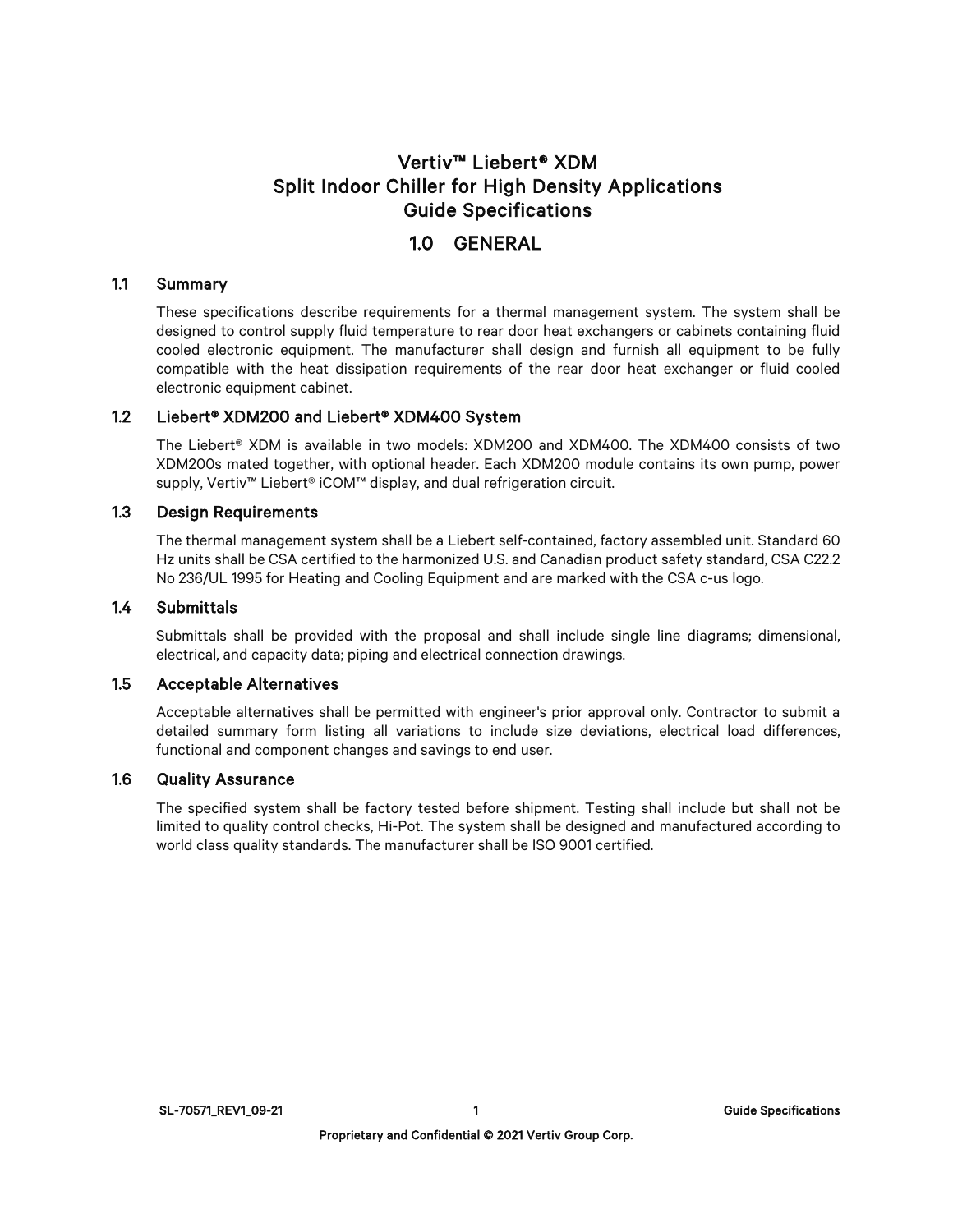# 2.0 PRODUCT (VERTIV™ LIEBERT® XDM200 AND XDM400)

# 2.1 Cooling System

The content in this section describes details of a Liebert® XDM200 system. The Liebert® XDM400 consists of two XDM200 modules.

# 2.1.1 Fluid Water System

The water circuit shall be factory piped with heat exchanger (brazed plate evaporator), pump, sensors and fittings, insulated to prevent condensation.

The water piping shall be filled with a nitrogen holding charge and closed connections. Field relief of the Schrader valve on the water piping shall indicate a leak free system.

# 2.1.2 Pump

# 1. Single Pump

The unit shall be equipped with a single pump. The pump speed shall be variable and automatically regulated by the Vertiv™ Liebert® iCOM™ Flow is monitored by the flow meter.

Pump shall be rated for \_\_\_\_\_\_\_ GPM (\_\_\_ l/s) at \_\_\_ ft. (\_\_\_ kPa) of head.

# 2.1.3 Heat Exchanger

# 1. Brazed Heat Exchanger

The heat exchanger shall be brazed-plate type, constructed of 316 stainless-steel plates. The primary side

shall be piped to the refrigerant circuit. The secondary side shall be piped to cooling module(s) in the

Liebert® XDM and cooling devices in the Data-Hall space.

# 2.2 Refrigeration System

#### 2.2.1 System Description

A single refrigeration circuit shall include a compressor, liquid line filter drier, and a refrigerant sight glass with moisture indicator, an expansion valve, a brazed plate evaporator, and pressure safety switches.

# 2.2.2 Dual Circuit

Unit shall include two independent refrigerant circuits.

Compressors shall be located inside the cabinet, removable and serviceable from the front of the unit. Paired compressor circuits shall be connected to a common evaporator (per cooling module), with alternating plates to affect every water channel of that heat exchanger.

# 2.3 Compressors

# 2.3.1 Tandem Digital Scroll Compressors

The compressors shall be tandem, scroll type with a variable capacity operation capability of one compressor of the pair. Compressor solenoid valve shall unload the compressor and allow for variable capacity operation. The compressor shall have vibration isolators, thermal overloads, automatic reset high pressure switch with lockout after three failures, rotalock service valves, suction line strainer, and a maximum operating speed of 3,500 rpm. The compressor motor shall be suction gas cooled.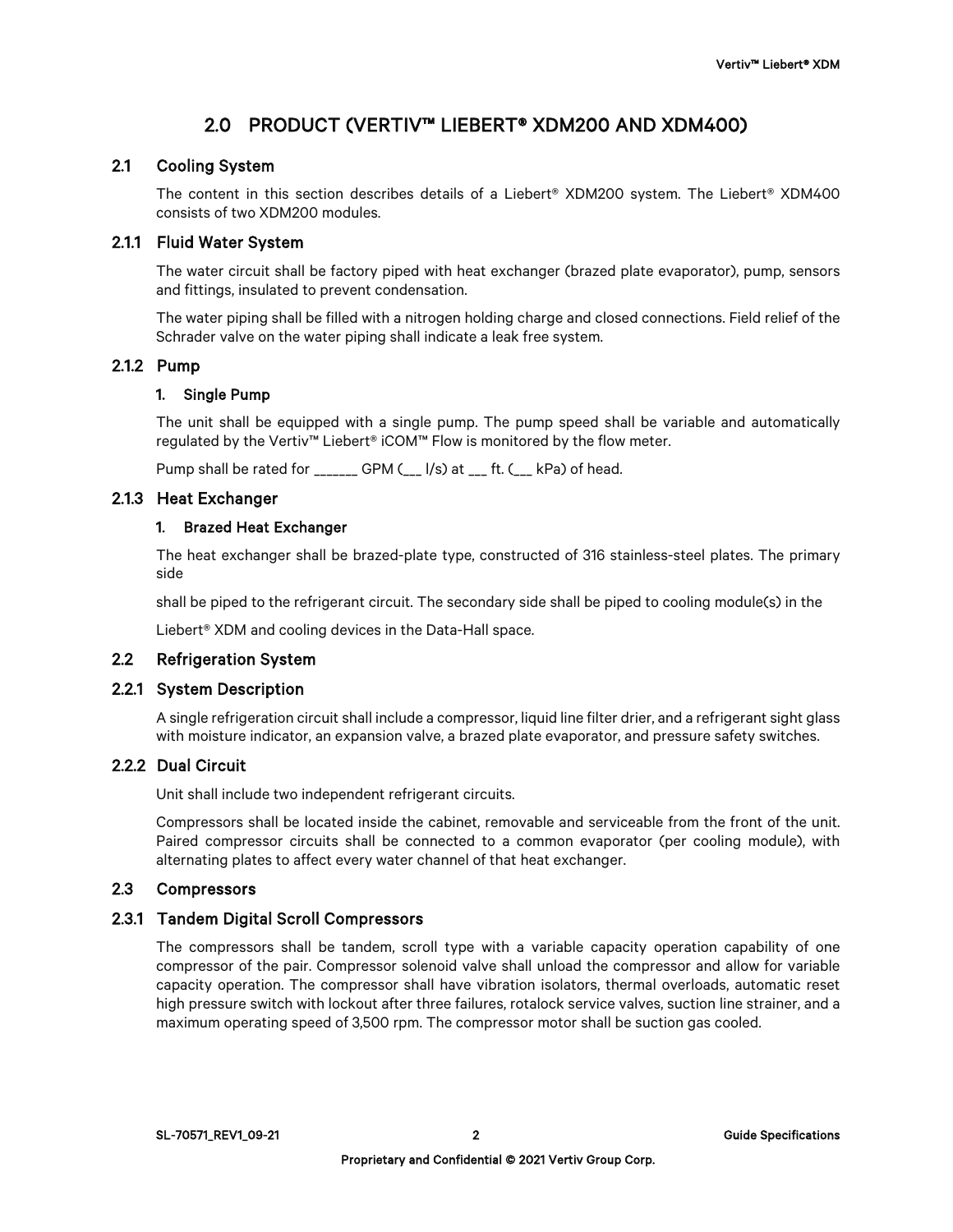# 2.4 Crankcase Heaters

The compressors shall include crankcase heaters powered from the indoor unit electric panel.

# 2.5 R-410A Refrigerant

The system shall be designed for use with R-410A refrigerant, which meets the U.S. Clean Air Act for phase out of HCFC refrigerants. Refrigerant shall be field supplied and field charged by the installing contractor.

# 2.6 Air Cooled Systems

The indoor evaporator unit shall include refrigerant piping and shall have a factory holding charge of nitrogen. The hot gas and liquid lines shall be spun shut and each shall include a factory installed Schrader valve. Field relief of the Schrader valve shall indicate a leak free system from the factory. The installing contractor shall cut the evaporator piping and shall evacuate and charge the system. Refrigerant shall be supplied by the installing contractor.

# 2.7 Cabinet Construction and Accessibility

# 2.7.1 Cabinet Construction

The exterior panels shall be 20-gauge steel and powder coated with charcoal color paint to protect against corrosion. The base is closed to prevent air bypass from the underfloor space. The top is open for cabinet ventilation.

The unit frame shall be welded construction, with formed sheet metal and steel tubing, having removable plates where required for access. The frame weldment shall be protected against corrosion using the autophoretic coating process.

# 2.7.2 Exterior Panels

The exterior panels shall be uninsulated. Panels shall have captive quarter-turn fasteners. The main unit color shall be RAL 7021 (gray-black).

#### 2.7.3 Serviceability

The cabinet shall be designed so all components are easily accessible for service and maintenance through either the front or top of the unit. Units that are not fully accessible from front and top or not serviceable in place shall be unacceptable.

# 2.8 Locking Disconnect Switch

A manual disconnect switch shall be mounted in the electrical panel and be capable of disrupting the flow of power to the unit. The electric panel compartment shall be accessible only with the switch in the Off position. It shall be located behind the Vertiv™ Liebert® iCOM™ display door for quick access.

# 2.9 Short Circuit Current Rating (SCCR)

The electrical panel shall provide at least 65,000A SCCR.

Short circuit current rating (SCCR) is the maximum short circuit current a component or assembly can safely withstand when protected by a specific overcurrent protective device(s) or for a specified time.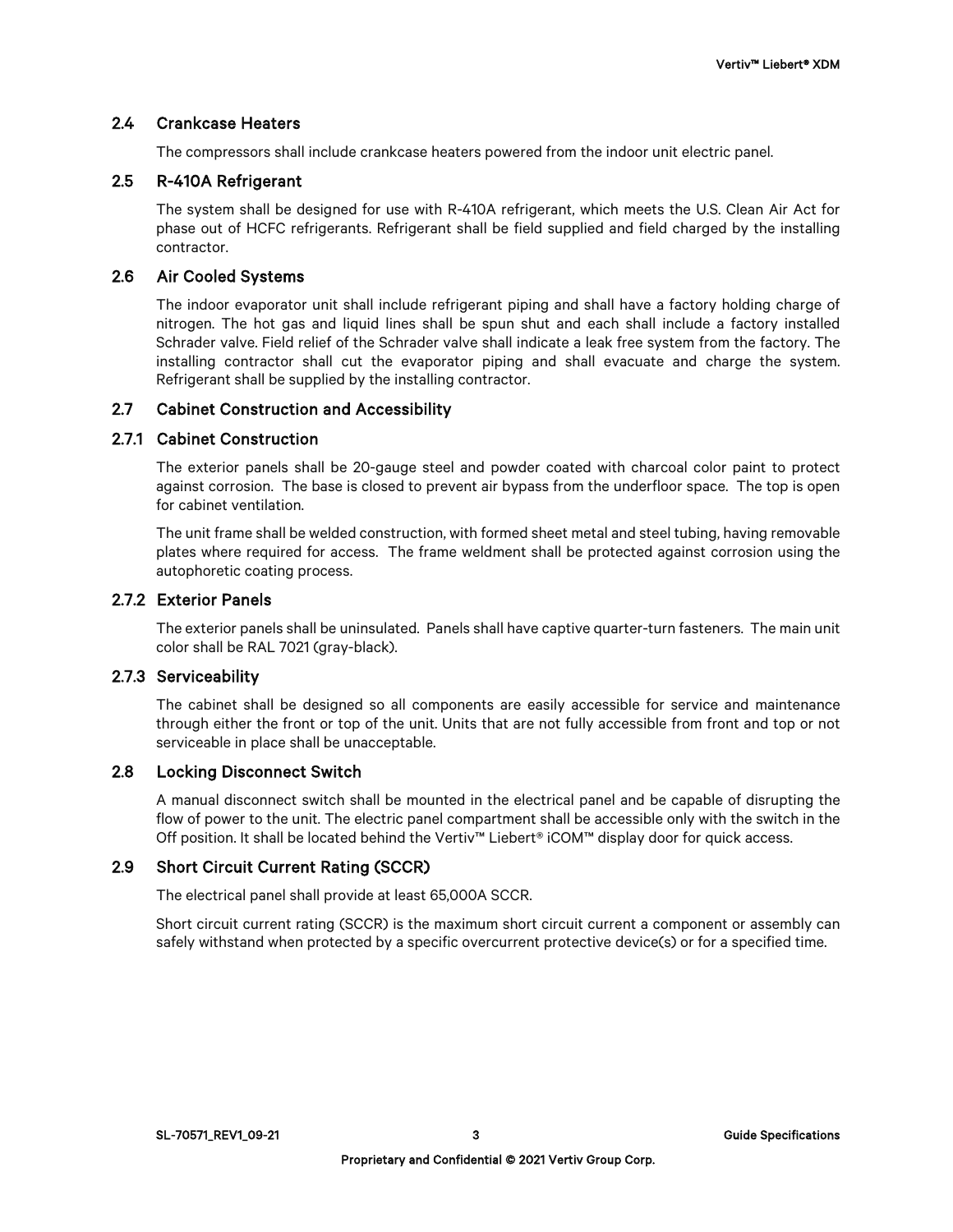# 3.0 CONTROL

# 3.1 Vertiv™ Liebert® iCOM™ Microprocessor Control With 7-Inch Color Touchscreen

The Vertiv™ Liebert® XDM200 and Vertiv™ Liebert® XDM400 systems shall utilize the Liebert® iCOM™ controller with Embedded Unity functionality. The Liebert® iCOM™ shall be microprocessor based with a 7-inch, high definition, capacitive, color touchscreen display and shall be mounted in an ergonomic, aesthetically pleasing housing. The display and housing shall be viewable while the front panel is open or closed. The controls shall be menu driven. The system shall display user menus for active alarms, event log, graphic data, unit view/status overview (including the monitoring of room conditions, operational status in percentage of each function, and date and time), total run hours, various sensors, display setup and service contacts. A password shall be required to make system changes. Service menus shall include setpoints, standby settings (lead/lag), timers/sleep mode, alarm setup, sensor calibration, maintenance/wellness settings, options setup, system/network setup, auxiliary boards and diagnostics/service mode. The Liebert® iCOM™ control shall provide Ethernet/RS-485 ports dedicated for BMS connectivity (i.e., Base-Comms).

- Password Protection The Liebert® iCOM™ shall contain two unique passwords to protect against unauthorized changes. An auto hide/show feature shall allow the user to see applicable information based on the login used.
- Unit Backup and Restore The user shall be able to create safe copies of important control parameters. The Liebert® iCOM™ shall have the capacity for the user to automatically back up unit configuration settings to internal memory or USB storage drive. Configuration settings may be transferred to another unit for a more streamlined unit startup. An analysis.csv file shall be provided via the backup which allows the end user to download and view unit level settings, parameter names, default values, and newly adjusted values.
- Parameter Download The Liebert® iCOM™ shall enable the user to download a report that lists parameter names, factory default settings and user programmed settings in .csv format for remote reference.
- **Parameter Search** The Liebert® iCOM™ shall have search fields for efficient navigation and parameter lookup.
- Context Sensitive Help The Liebert® iCOM™ shall have an onboard help database. The database shall provide context sensitive help to assist with setup and navigation of the menus.
- Display Setup The user shall be able to configure the display information based on the specific user's preference. Language, units of measure, screen contrast, home screen layout, backlight timer, and the hide/show of certain readouts shall be configurable through thedisplay.
- Additional Readouts The display shall enable the user to configure custom widgets on the main screen. Widget options will include items such as fan speed, call for cooling, call for free cooling, maintenance status, call for hot water reheat, call for electric reheat, call for dehumidification, call for humidification, airflow, static pressure, fluid flow rate, and cooling capacity.
- Status LEDs The Liebert® iCOM™ shall show the unit's operating status using an integral LED. The LED shall indicate if the unit has an active alarm; if the unit has an active alarm that has been acknowledged; or if the unit is On, Off, or in standbystatus.
- Event Log The Liebert® iCOM™ shall automatically store the last 400 unit only events (messages, warnings, and alarms).
- Service Contact Information The Liebert® iCOM™ shall be able to store the local service or sales contact information.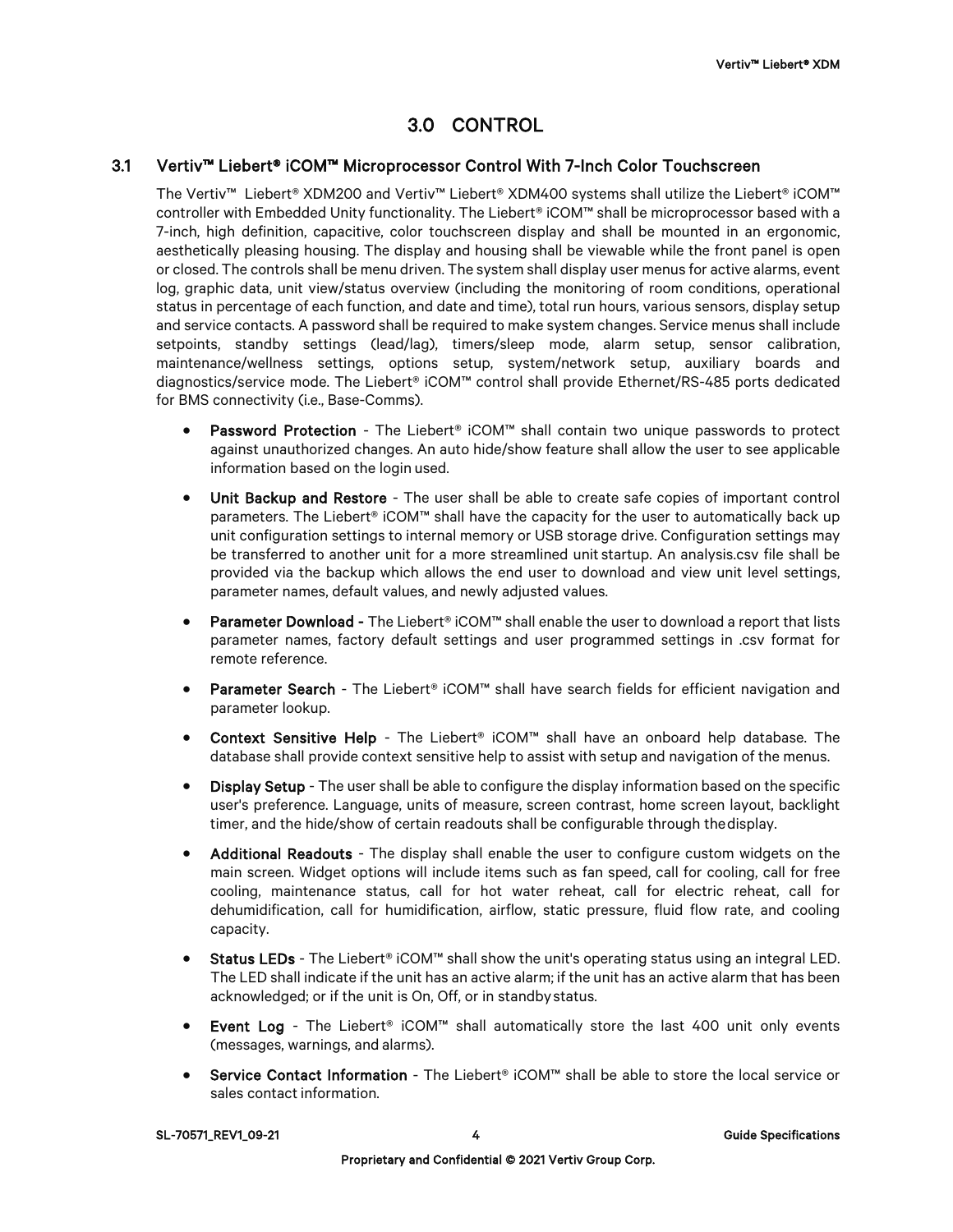- Upgradeable Vertiv™ Liebert® iCOM™ upgrades shall be performed through a USBconnection.
- Timers/Sleep Mode The menus shall allow various customer settings for turning the unit On or Off.
- Menu Layout The menus shall be divided into two main menus: User and Service. The User screen shall contain the menus to access parameters required for basic unit control and setup. The Service screen shall be designed for service personnel and shall provide access to advanced control setup features and diagnostic information.
- Sensor Calibration The menus shall allow unit sensors to be calibrated with external sensors.
- Maintenance/Wellness Settings The menus shall allow reporting of potential component problems before they occur.
- Options Setup The menus shall provide operation settings for the installedcomponents.
- Auxiliary Boards The menus shall allow setup of optional expansionboards.
- Various Sensors: The menus shall allow setup and display of optional custom sensors. The control shall include four customer accessible analog inputs for field supplied sensors. The analog inputs shall accept a 4 to 20mA signal. The user shall be able to change the input to 0 to 5 VDC or 0 to 10 VDC. The gains for each analog input shall be programmable from the front display. The analog inputs shall be able to be monitored from the front display.
- Diagnostics/Service Mode The Liebert® iCOM™control shall be provided with self-diagnostics to aid in troubleshooting. The microcontroller board shall be diagnosed and reported as pass/not pass. Control inputs shall be indicated as On or Off at the front display. Control outputs shall be able to be turned On or Off from the front display without using jumpers or a service terminal. Each control output shall be indicated by an LED on a circuit board.
- Base Comms for BMS Connectivity The Liebert® iCOM™ controller shall provide one Ethernet port and RS-485 port dedicated for BMS connectivity. Provides ground fault isolated RS-485 Modbus, BACnet IP and Modbus IP network connectivity to building management systems for unit monitoring and management. Also, provides ground fault isolated 10/100 base-T Ethernet connectivity for unit monitoring and management. The supported management interfaces include SNMP for network management systems, HTTP for web page viewing, SMTP for email, and SMS for mobile messaging. The Liebert® iCOM™ controller shall support dual IP on a single network and one 485 protocol simultaneously.

#### 3.2 User Main Menu

All unit main menu clearly displays on the screen the current operating conditions and communicates to the customer's building management system/building automation system. Information displayed on the main menu may be changed by the user to suit site requirements. The Liebert® iCOM™ main menu factory configuration displays the following conditions: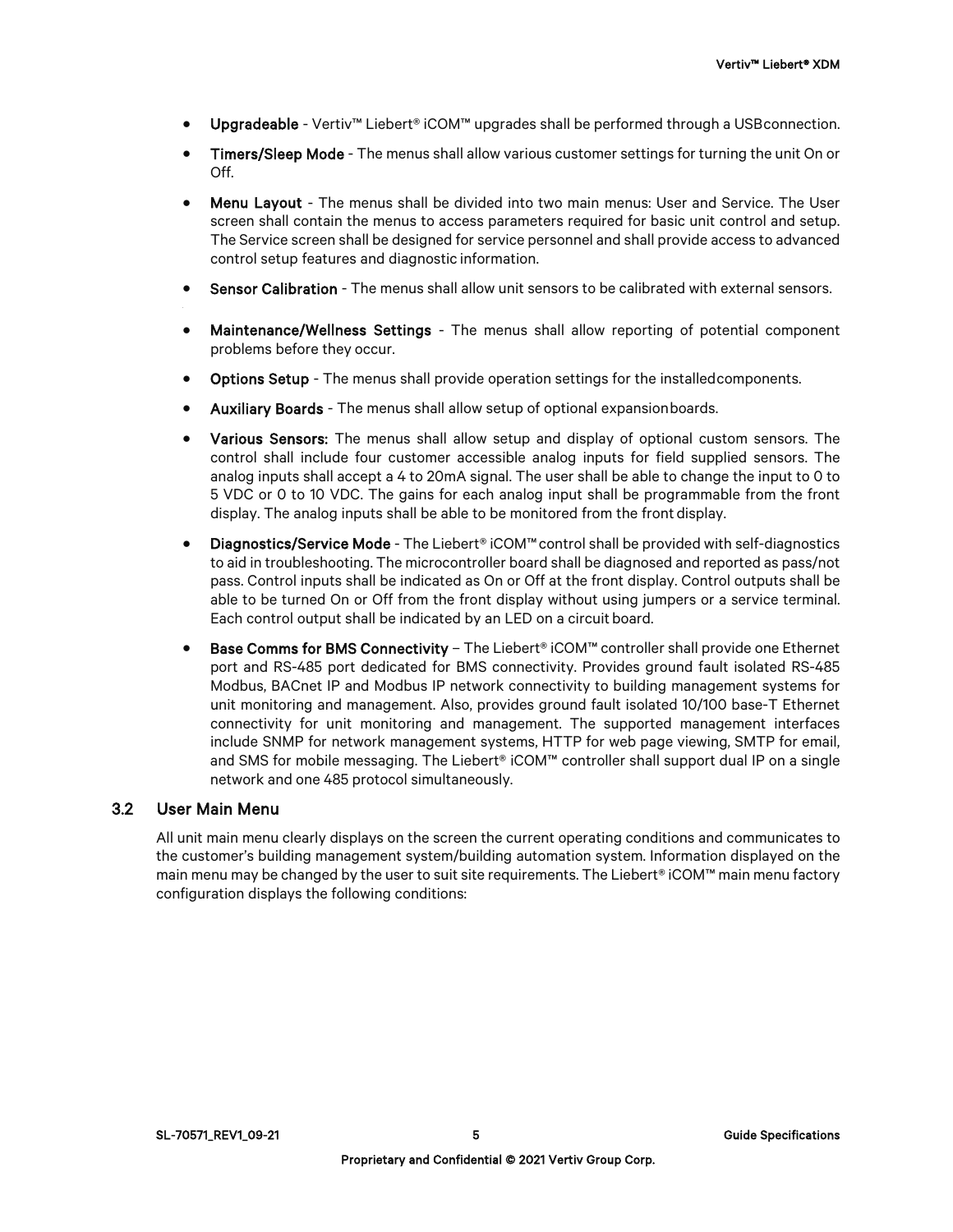- Status Dial Display of unit fluid control temperature, supply/return fluid temperatures, supply/return fluid pressure, flow rate, differential pressure, and dew point.
- Event Log Display of unit status, alarms, warnings, and messages.
- Unit Function Entering and leaving fluid temperatures, heat exchanger liquid temperature, indoor pump speed (%), load (watts), pump differential pressure, pump suction/discharge pressure, pump differential pressure, refrigerant liquid temperature.

# 3.2.1 User Setpoints

Available end user defined Vertiv™ Liebert® XDM setpoints shall include, Supply Fluid Temperature, Return Fluid Temperature Limit (Return Compensation), Pump Flow, Differential Pressure, Supply Fluid Pressure Limit, Manual Pump speed (BMS), and Dewpoint Margin.

#### 3.3 Alarms

All unit alarms shall be annunciated through both audio and visual cues, clearly displayed on the screen, automatically recorded in the event log and communicated to the customers building management system/building automation system. The Vertiv™ Liebert® iCOM™ shall activate an audible and visual alarm in the event of any of the following conditions:

- High/Low Supply Fluid Temperature
- High/Low Fluid Differential Pressure
- Low System Flow
- Loss of Flow
- Pump Op w/ No Flow
- XD Flow Blocked
- Low XD Pump Inlet Pressure
- High Supply Fluid Pressure
- XDM Pump Inverter Failure
- High/Low Room Temperature
- High/Low Dew Point
- Supply/Return Fluid Temp Sensor Failure
- Supply/Return XD Fluid Pressure Sensor Failure
- Flow Sensor Failure
- Custom Alarms

Custom alarm inputs shall be provided to indicate facility specific events. Custom alarms can be identified with programmable labels. Frequently used alarm inputs include:

- Leak Under Floor
- Smoke Detected
- Standby Unit On

Each alarm (unit and custom) shall be separately enabled or disabled, selected to activate the common alarm and programmed for a time delay of 10 to 9,999 seconds.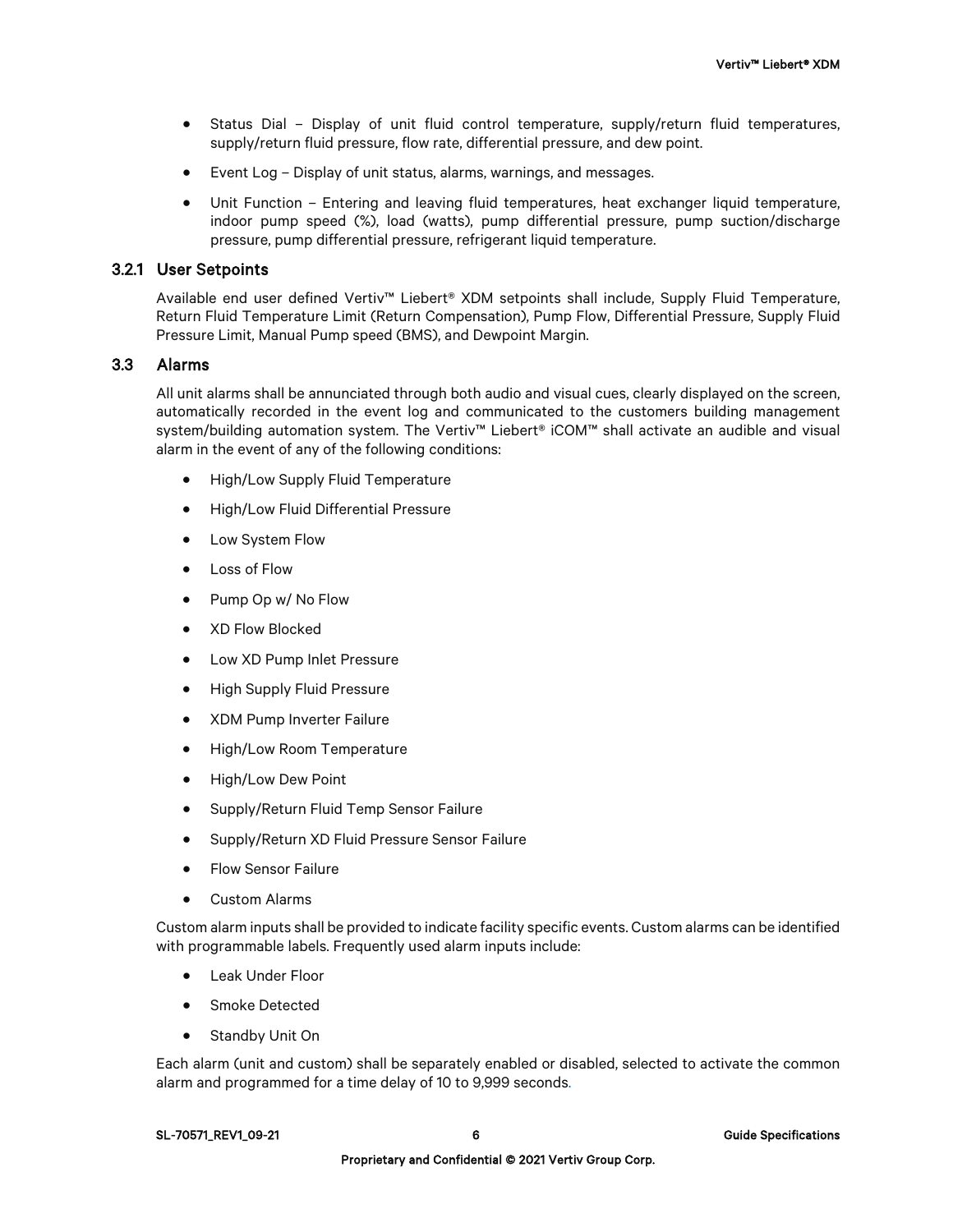# 3.4 Monitoring Points

Vertiv™ Liebert® XDM shall have monitoring points available for temperatures, pressures, pump control, fluid flow, differential pressure, pump information, unit cooling information, and alarm events.

# 3.5 Control Method

The Vertiv™ Liebert® iCOM™ shall be factory set to allow precise monitoring and control of the fluid temperature leaving the unit.

Fluid flow rate is manually set from the Liebert® iCOM™ control based on the server equipment manufacturer's configuration specifications. Once set, the Liebert® iCOM™ control precisely monitors and controls the pump speed to maintain the flow rate at all times.

# 3.6 Supply Fluid Temperature Control

Supply Fluid Temperature Control shall be influenced by the Supply Fluid Temperature Sensor. This sensor shall influence the refrigerant-side cooling components (Compressor/PRE).

# 3.6.1 Return Fluid Temperature Compensation

Liebert® XDM shall provide a routine for instances where higher than desired fluid temperatures are witnessed at the return of the Liebert® XDM. The Return Fluid Temperature Compensation routine shall allow the adjustment of a high return threshold which defines the allowable return fluid temperature. As temperature increases above the desired threshold, corresponding PI settings will be adjusted to compensate for the high return fluid temperatures. This routine can be utilized for pump speed control or for supply fluid temperature control.

# 3.7 Quick Start Operation

In the event of a power failure, the Liebert® iCOM™ controller shall provide the option for Quick Start operation which permits the Liebert® XDM to start compressors/PRE and indoor pump(s) within ~10 seconds after power restoration. While the Liebert® iCOM™ controller is booting the application, the system shall operate compressors/PRE and indoor pump(s) at a fixed speed/capacity. Once Liebert® iCOM™ has fully booted, the system operation shall return to normal.

# 3.8 Pump Control

The Liebert<sup>®</sup> XDM200 system shall contain a single variable speed pump that is used to circulate cooling liquid to the source requiring cooling. The circulated liquid shall absorb heat from the source requiring cooling and reject it to the plate heat exchanger. The variable speed pump contains a VFD and shall provide the required maximum flow rate. A flow meter and pressure transducers shall monitor actual system flow rate on the discharge of the system and determine the speed of the pump. Pump speed is monitored to determine the health of the fluid system.

The Liebert® XDM200 shall contain supply and return pressure sensors installed on the supply and return fluid lines to monitor the health of the system.

# 3.8.1 Indoor Pump Speed Control

Indoor pump speed control or call for pump (CFP) shall be based on five possible means of control:

- Flow Rate: A flow meter shall monitor the actual system flow rate. A signal from the flow meter is used to control the pump speed to match the flow rate setpoint and/or alarm on adjustable minimum/maximum values. Each pump flow rate and total flow rate from all pumps shall be displayed via the Liebert® iCOM™ display. This is the default means of control.
- Differential Pressure: The pressure from the Vertiv™ Liebert® XDM200 supply and return shall be monitored at the customer connection point. The difference in pressure at the customer connection point is used to control the speed of the pump to match a differential pressure setpoint, and/or alarm on adjustable minimum/maximum values.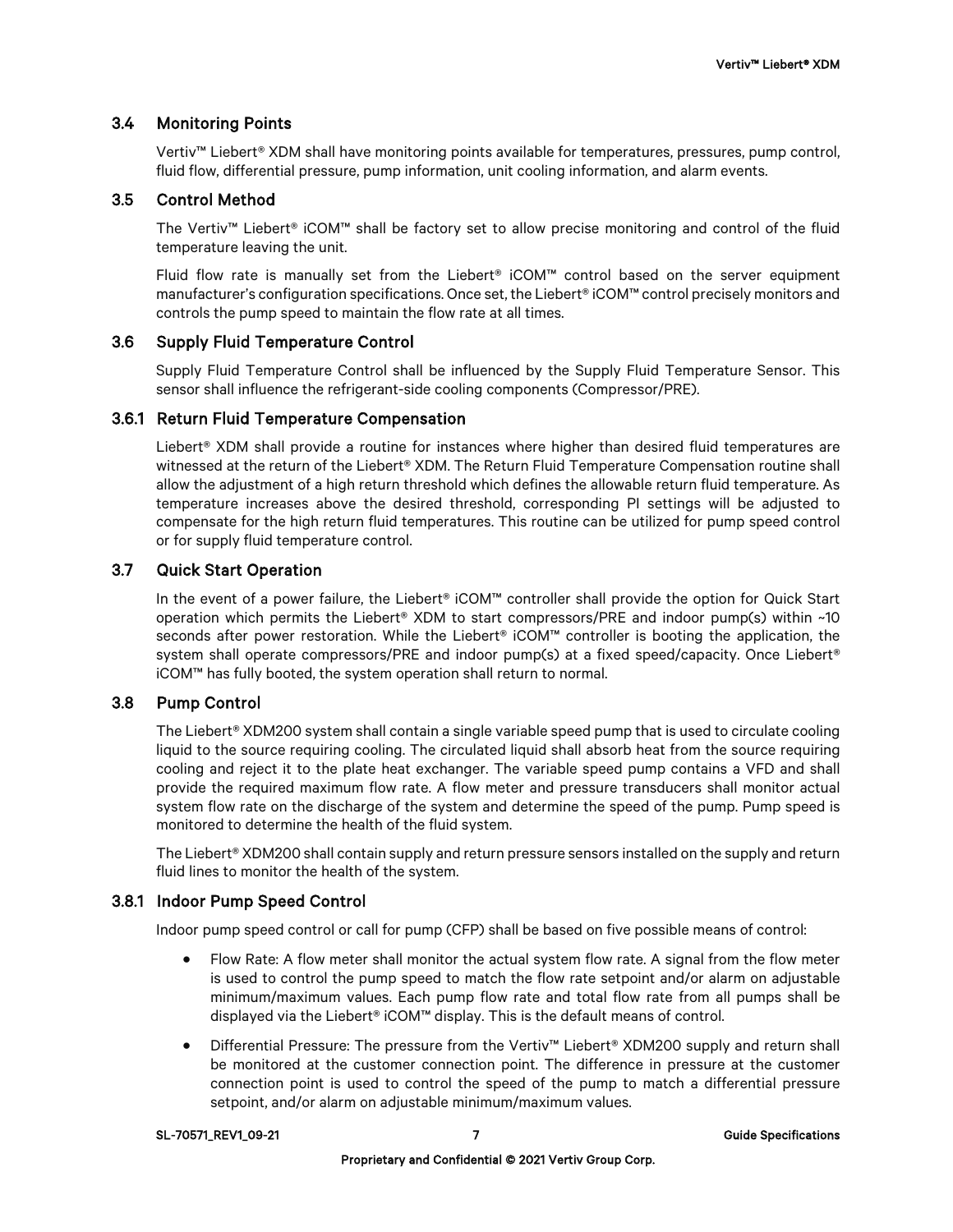- Flow w/ Differential Pressure Limit: Primary means of control is specified by end user and expressed as an LPM/GPM setting.
- Primary loop controls flow rate.
- Secondary loop controls to differential pressure (If differential pressure gets too low, pump speed shall increase.)
- Differential Pressure w/ Flow Limit: Primary means of control is specified by end user and expressed as a differential pressure setting.
- Primary loop controls differential pressure.
- Secondary loop controls flow rate (If flow rate gets too low, pump speed shall increase.)
- Manual: Pump speed shall be set to a manual value via the local display or via BMS.

# 3.8.2 Indoor Pump Staging

Vertiv™ Liebert® XDM pumps shall be staged ON/OFF as required to achieve the desired flow rate, reduce corrosion, and maintain the wetted, sealed surfaces of the lag pump. Vertiv™ Liebert® iCOM™ ensures that during pump staging there shall be no interruption of flow due to the connected load. Indoor pumps that have been inactive for seven days must run for a minimum of two minutes at predetermined fluid flow rate and shall be monitored by the flow meter. By default, inactive pumps shall automatically be staged ON/OFF.

#### 3.9 Dew Point Margin Control

Liebert® XDM shall provide dew point margin control to assist with preventing condensation from forming on uninsulated field piping or critical surfaces within the space being served. Condensation shall take place in the event the Liebert® XDM supply fluid temperature is cooler than the room air dewpoint temperature. The dewpoint air temperature shall be monitored/calculated by two remote temperature/humidity sensors. A dew point margin setpoint is established to provide a safety margin between the fluid temperature and room air dew point. As the system dew point increases the supply fluid temperature setpoint is increased proportionally above the user setpoint to maintain the dew point margin temperature delta.

#### 3.10 Heat Exchanger Maximum Operating Pressure

The Liebert® XDM shall utilize an EEV to prevent excessive compressor suction pressures and temperatures due to high secondary fluid temperatures. The EEV shall determine the maximum allowable operating pressure. A de-superheating TXV shall be used to limit the suction line temperature to prevent the compressor from overheating.

#### 3.11 Liebert® XDM Teamwork Operation

Liebert® XDM by default shall come with Teamwork Mode 3 enabled. In instances where multiple XDM systems are networked together into a single group, cooling capacity controlling the leaving fluid temperature shall be independently controlled at each system based off the PI settings determined by the end user and pump speed (%) shall operate in parallel i.e., each XDM system shall provide identical flow rates.

# 3.11.1 Cascade on Liebert® XDM Pump Speed

Liebert<sup>®</sup> XDM shall allow for the configuring of staging or cascading ON/OFF standby units in a group configuration to assist with fluid flow requirements.

#### 3.12 Fluid Pressure Sensor Configuration and Calibration

Each unit shall be provided with three internal pressure sensors fluid supply, fluid return, and pump inlet. Each sensor can be calibrated using the Liebert® iCOM™ display.

#### SL-70571\_REV1\_09-21 8 Guide Specifications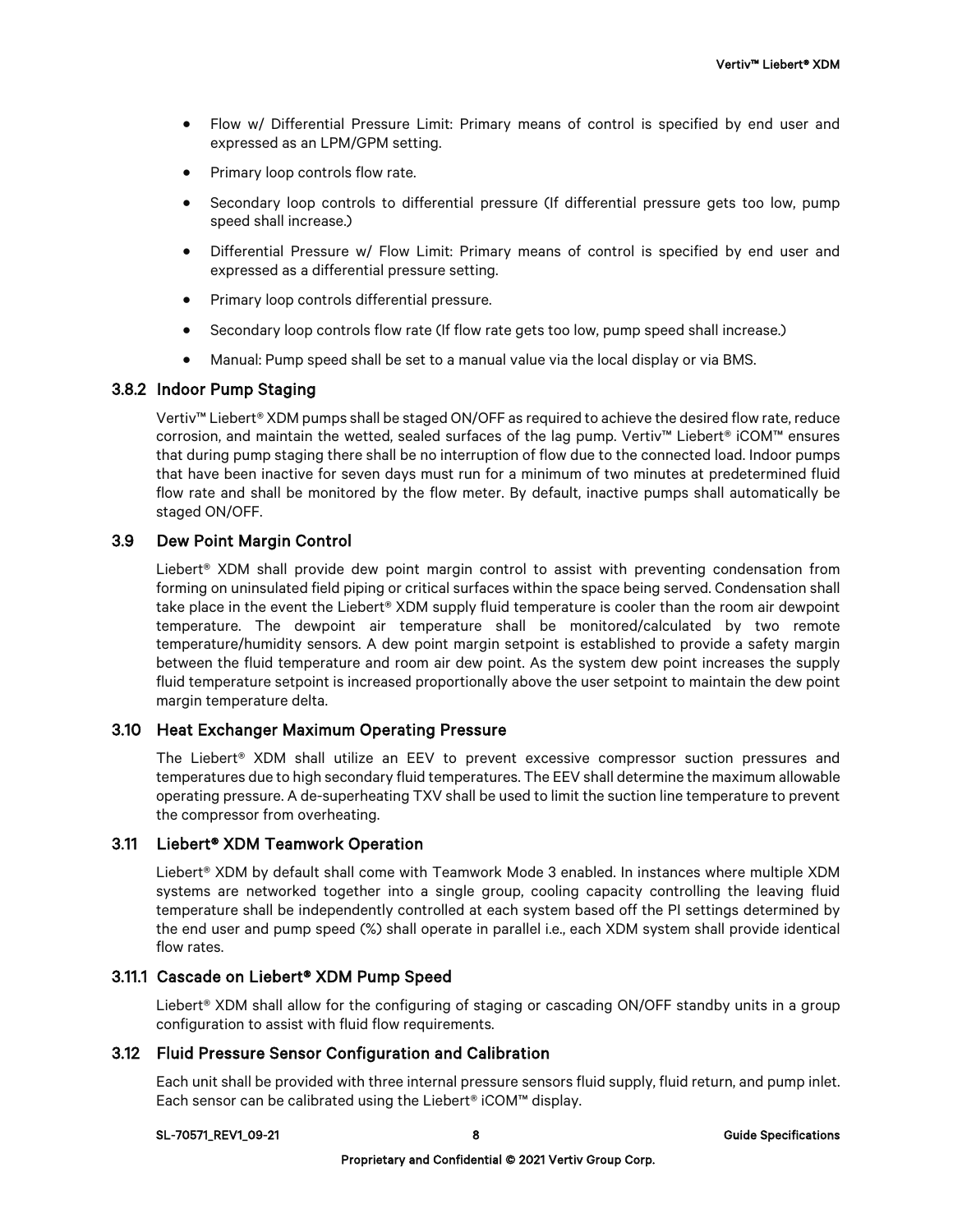# 3.13 WIRED Remote Temperature/Humidity SENSOR

Each Vertiv™ Liebert® iCOM™ shall have one factory supplied and connected remote temperature/humidity sensor that may be used as a controlling sensor or for reference.

#### 3.14 Wired Entering/Leaving Fluid Sensor

Each Liebert® iCOM™ shall have one factory supplied and connected thermistor monitoring the fluid temperature entering the unit and one thermistor monitoring the fluid temperature leaving the unit.

#### 3.15 Fluid FLOW METER

Each Liebert® iCOM™ shall have one fluid flow meter monitoring the gallons per minute (GPM) provided at the discharge of the system. Flow meter shall determine the speed of the operating pump.

# 3.16 Vertiv™ Liebert® XDM BMS Setup and Operation

The Liebert® iCOM™ controller shall allow for the control of the Liebert® XDM unit from a building monitoring system (BMS) which includes standard unit level settings used for the control of supply fluid temperature setpoint, manual pump speed %, pump speed control type, fluid flow and fluid pressure differential setpoints. Liebert® iCOM™ may be configured to provide backup settings that may be used for control in the event of a BMS disconnect.

# 3.17 System Auto Restart

The auto restart feature shall automatically restart the system after a power failure. Time delay shall be programmable. An optional capacitive buffer may be provided for continuous control operation through a power outage.

# 3.18 Sequential Load Activation

On initial startup or restart after power failure, each operational load shall be sequenced with a minimum delay of one second to minimize total inrush current.

# 3.19 Low Pressure Monitoring

Units shall ship standard with low pressure transducers for monitoring individual compressor suction pressure. If the pressure falls due to loss of charge or other mechanical cause, the corresponding circuit shall shut down to prevent equipment damage. The user shall be notified of the low pressure condition through the local display and remote monitoring.

#### 3.20 Winter Start Time Delay

An adjustable software timer shall be provided to assist with compressor starting during cold weather. When the compressor starts, the low pressure input shall be ignored for the period set in the user adjustable timer. Once the delay after the compressor start has elapsed, the low pressure input should remain in the normal state. If the low pressure input does not remain in the normal state after the delay has elapsed, the circuit shall lock out on low pressure. The low pressure alarm shall be announced on the local display and communicated to remote monitoring systems.

# 3.21 Advanced Freeze Protection

Units shall ship standard with advanced freeze protection enabled. The advanced freeze protection shall monitor the pressure of each circuit using a transducer. The control shall interact with the fan and compressor to prevent the unit coil from freezing if circuit suction pressure drops. Applying fan speed to direct expansion systems requires limitations to avoid freezing condensate on the coil when the unit operates below 100% fan speed. Liebert® iCOM™ advanced freeze protection provides the ability to predict freeze conditions and correct this condition automatically by adjusting fan speed and compressor capacity. If a freeze condition is detected, the user shall be notified through the local display and remote monitoring systems.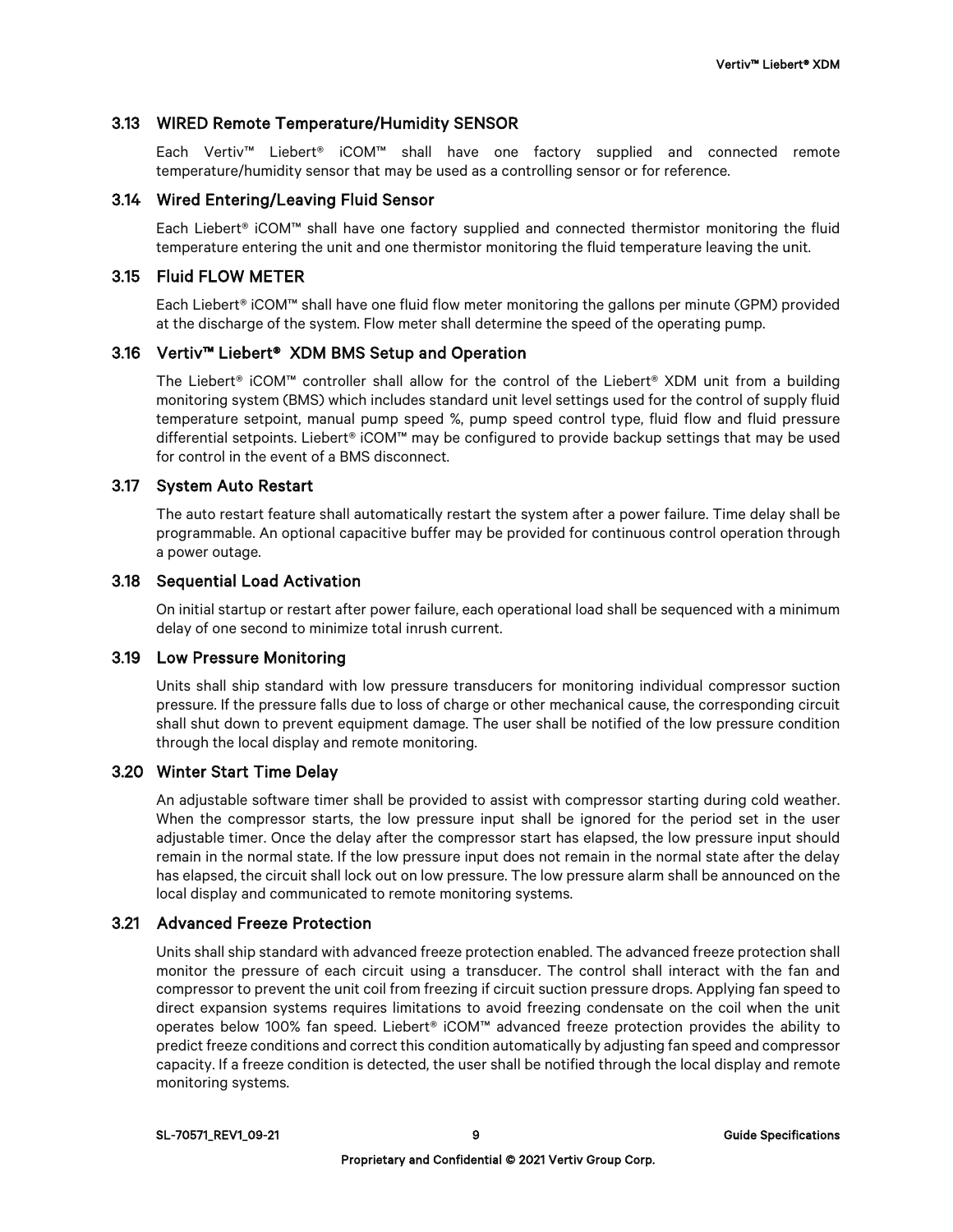# 3.22 Advanced High-Pressure Protection

When the compressor is initially activated, the system shall be monitored for a high pressure. When high pressure is detected, the control shall reduce the system discharge pressure by altering the compressor loading and the condenser fan speed, preventing circuit shut down. If the unit is unsuccessful in correcting the problem through this interaction, an alarm shall occur, and the affected compressor shall be immediately locked off. The control shall automatically re-enable the compressor when pressure returns to a safe level.

# 3.23 Refrigerant Pressure Transducer Failure

The control shall monitor the high-side and low-side refrigerant pressure transducers. If the control senses that the transducer has failed, has been disconnected, shorted, or the reading has gone out of range, the user shall be notified through the local display and remote monitoring. The corresponding circuit that the failure has occurred on shall be disabled to prevent unit damage.

# 3.24 Oil Return Protection

The control shall monitor compressor operation and staging to ensure that liquid and hot gas velocity are maintained for proper oil return to the compressor.

# 3.25 Digital Scroll High Temperature Protection

The control shall monitor digital scroll temperature during unit operation. A compressor temperature limit shall be imposed to help prevent damage to the compressor. If the temperature reaches the maximum temperature limit, the compressor shall be locked out for 30 minutes and an alarm shall be annunciated on the local display and through monitoring. After the initial lockout, the control shall continue to monitor compressor temperature during the off cycle and re-enable the circuit once a safe operating temperature is reached and the 30 minutes has elapsed. The control shall store the number of high temperature trips. The number of trips shall be accessible through the local display.

#### 3.26 Digital Scroll Sensor Failure

The control shall monitor the status of the digital scroll sensor(s). If the control senses the thermistor becomes disconnected, shorted, or the reading goes out of range, the user will be notified through an event on the local display and remote monitoring.

#### 3.27 Compressor Sequencing

A user selectable compressor sequencing parameter shall be provided and accessed through the local control. This sequencing parameter presents the user with three choices:

- Always use Compressor 1 as lead compressor.
- Always use Compressor 2 as lead compressor.
- Auto: The unit shall automatically stage compressors to keep each unit's run time within eight hours of the other unit's run time.

#### Note: The Auto setting attempts to maintain equal run times between compressors. However, the control will not turn Off a compressor to equalize run time when it is needed to control the cooling load.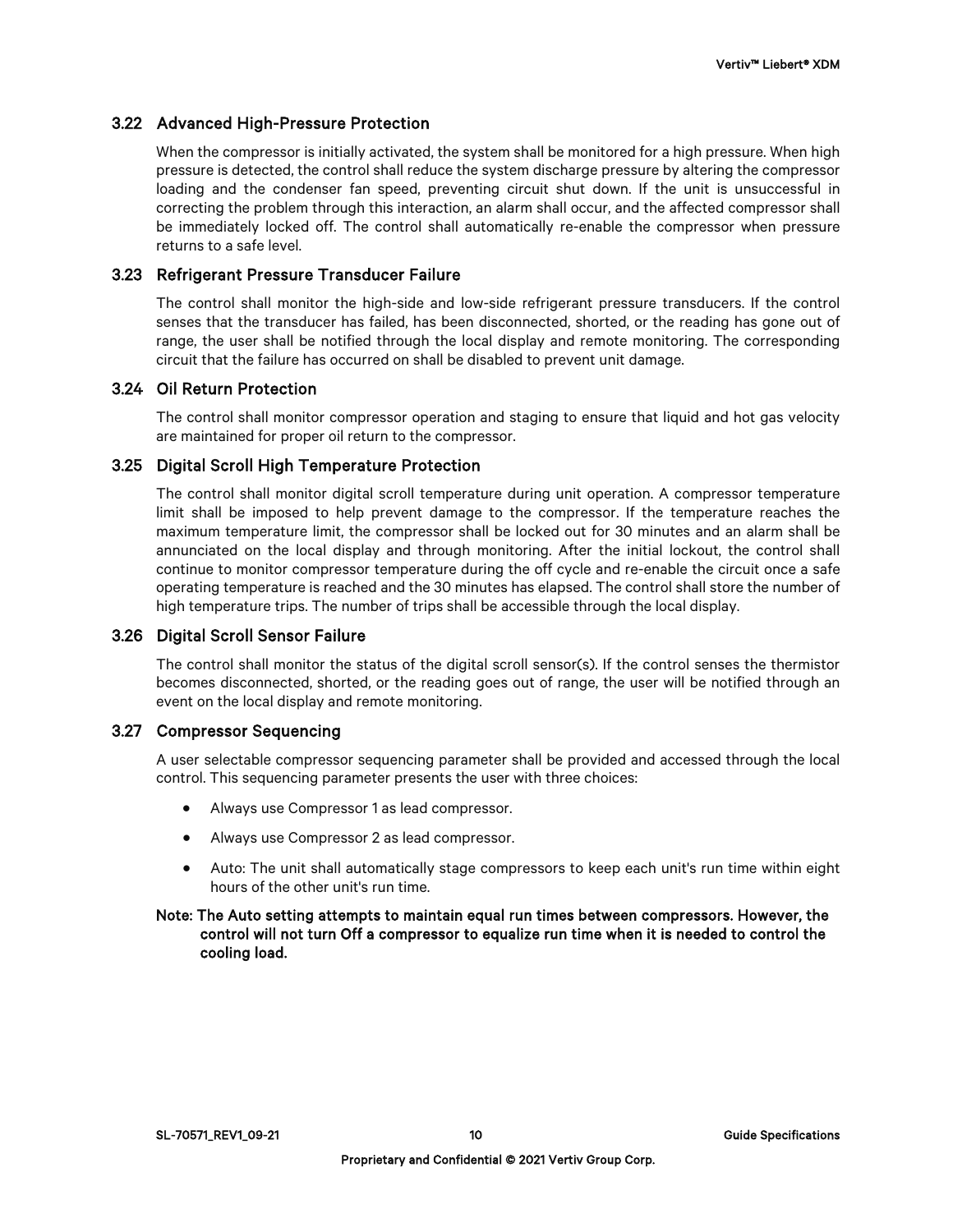- First priority: If the safety timings are acceptable for only one compressor, that compressor shall be the next to be started/stopped.
- Second priority: If both compressors are Off, the one with fewer working hours shall be the next to start.
- Third priority: If both compressors are in operation, the one that has been operating longer since the last start shall be the next to be stopped.

#### 3.28 Compressor High and Low Temperature Limit Protection

The control shall monitor the return air to ensure that the compressor(s) is operated within the manufacturer's defined window of operation. If the return air temperature deviates from the manufacturer's window of operation, the Vertiv™ Liebert® iCOM™ shall automatically adjust to prevent damage to the cooling unit or reduction in its reliability.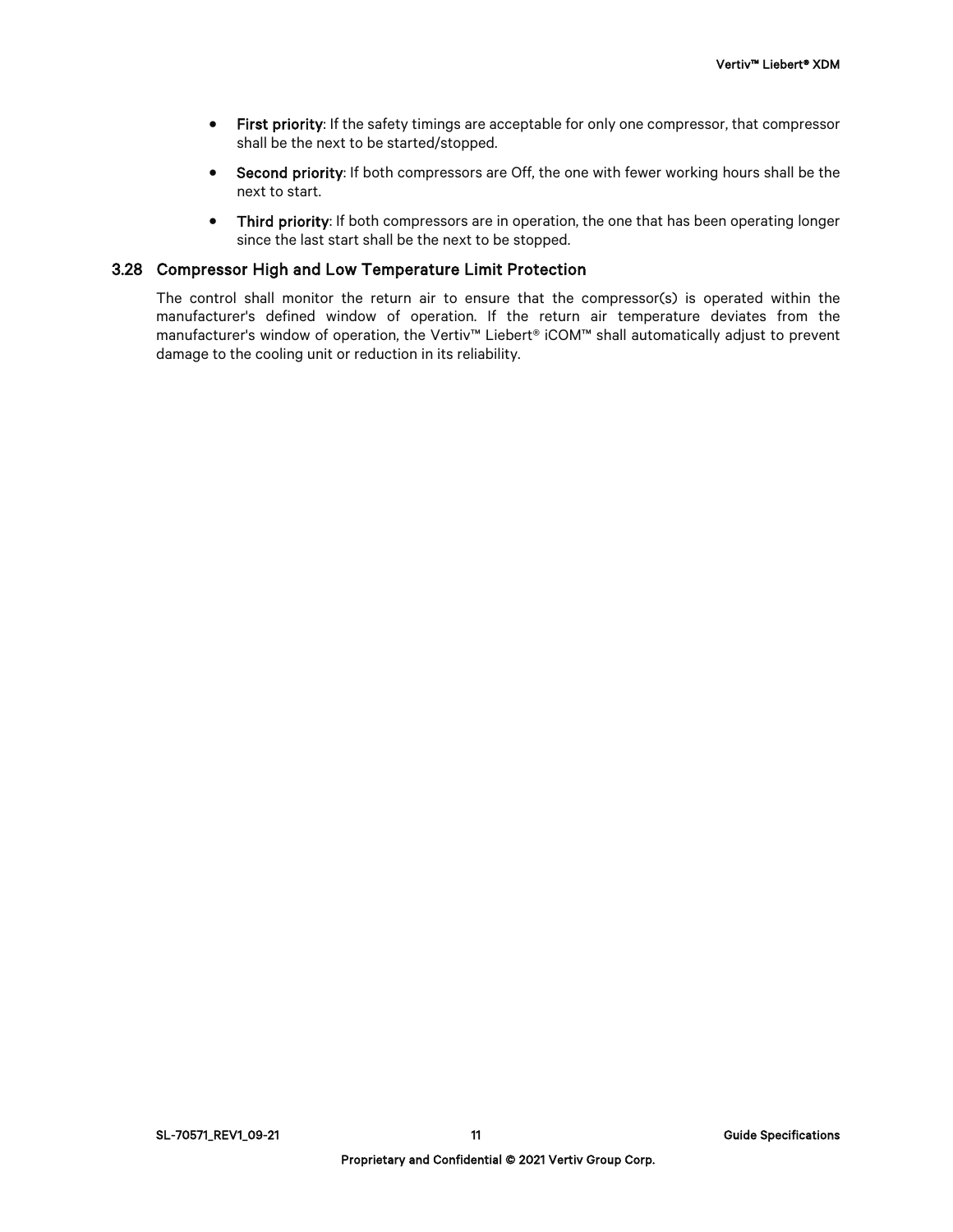#### 3.29 Compressor Run Time Monitoring

The control shall log these compressor statistics:

- Number of compressor starts
- Run hours
- Average run time
- Starts per day
- Starts per day worst
- Number of high pressure alarms
- Operating phase in which the high pressure alarm occurred
- Number of low pressure alarms
- Operating phase in which the low pressure alarm occurred
- Number of compressor overloads
- Number of high temperature alarms (scroll compressors)

The user shall have the ability to monitor compressor operating temperature and pressure from the local display to be used as a diagnostic tool.

#### 3.30 Manual Compressor Disablement

The user shall have the ability to disable compressor operation using a set of either normally open or normally closed dry contacts tied directly to the control or through remote monitoring. An additional enable/disable feature shall be provided to allow the user to permanently disable an individual compressor circuit for maintenance using the local display.

#### 3.31 Manual Compressor Operation

The user shall be able to operate each compressor manually from the local display. The user shall be able to energize refrigeration components including liquid line solenoid valves, compressor contactors, electronic expansion valves, and adjust capacity for troubleshooting or repair. The control shall monitor the compressor during manual operation and shall shut the compressor down if needed to prevent electrical or mechanical damage.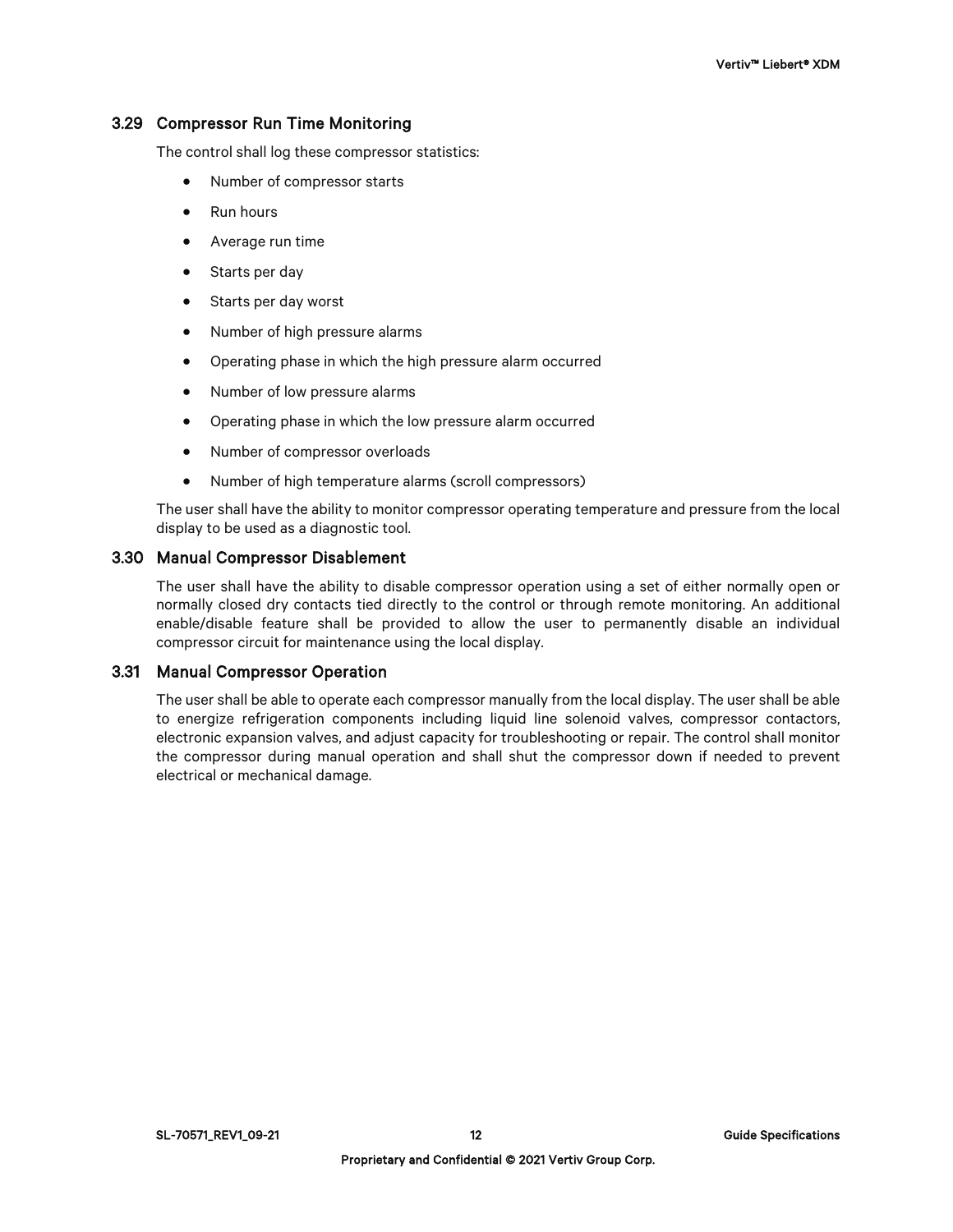# 4.0 MISCELLANEOUS OPTIONS

# 4.1 Communication Interfaces

# 4.2 Low Voltage Terminal Package—Optional

Factory installed and factory wired terminals shall be provided.

- **Remote Shutdown Terminals** Two additional pairs of terminals provide the customer with additional locations to remotely shut down the unit by field installed devices or controls. The remote shutdown terminal shall provide a location to remotely shut down the unit, complying with the National Fire Code.
- **Extra Common Alarm Contacts** Two additional pairs of terminals provide the customer with normally open contacts for remote indication of unit alarms.
- Vertiv™ Liebert® Liqui-Tect™ Shutdown One pair of dry contacts for the Liebert® Liqui-Tect™ sensor signal will provide unit shut down. (Liebert® Liqui-Tect™ sensor is not included.)

#### 4.3 Compressor Overload—Standard

A pair of N/O contacts shall be factory installed and wired to each compressor to indicate compressor overload.

#### 4.4 Quick Restart Function—Optional

Unit restart time for full cooling shall be 40 seconds or less after power to the unit has been restored, with fans starting within 15 seconds. The unit shall be equipped with an optional capacitive buffer to provide the Vertiv™ Liebert® iCOM™ with a minimum of three minutes of ride-through power. The UPS or capacitive buffer shall provide power to the Vertiv™ Liebert® IS-UNITY-DP card for continuous connectivity to building management system/building automation systems (where applicable).

#### 4.5 Wired Remote Sensor(S)—Optional

Each Liebert® iCOM™ can have up to 10 2T sensors (20 sensor readings total) for reference only.

#### 4.5.1 Liebert® Liqui-Tect™ 410 Point Leak Detection Sensor for Remote Mounting

A total of \_\_\_\_\_\_\_\_ (quantity) solid state water sensor(s) with no moving parts and hermetically sealed to keep out dust and dirt shall be provided. The Liebert® Liqui-Tect™ 410 (LT410) shall provide a single point detection of leaks. The point detection sensor shall have two gold plated sensing probes to prevent corrosion resistance and to provide accurate readings. The LT410 shall constantly monitor points for leaks, internal faults and power failures and warn of any abnormal conditions. Mounting brackets shall allow for sensor height adjustment and leveling. The LT410 shall provide two independent outputs to signal both a local alarm panel and a remote building management system or external equipment. The LT410 shall be rated for 24 VAC, 50/60 Hz and 0.10 amp.

# 4.5.2 Liebert® Liqui-Tect™ 460 Zone Leak Detection Module with Cable Kit for Remote **Mounting**

A total of \_\_\_\_\_\_\_\_ (quantity) zone water sensor cables with no moving parts and hermetically sealed to keep out dust and dirt shall be provided. The Liebert® Liqui-Tect™ 460 (LT460) shall provide a zone detection of leaks. The LT460 shall constantly monitor points for leaks, internal faults and power failures and warn of any abnormal conditions. LED's shall provide status indication and also ensure the cable is properly installed and operational under raised floors. The LT460 shall provide two independent outputs that provide a signal to a local alarm panel, Liebert environmental unit, remote building management system, or external equipment.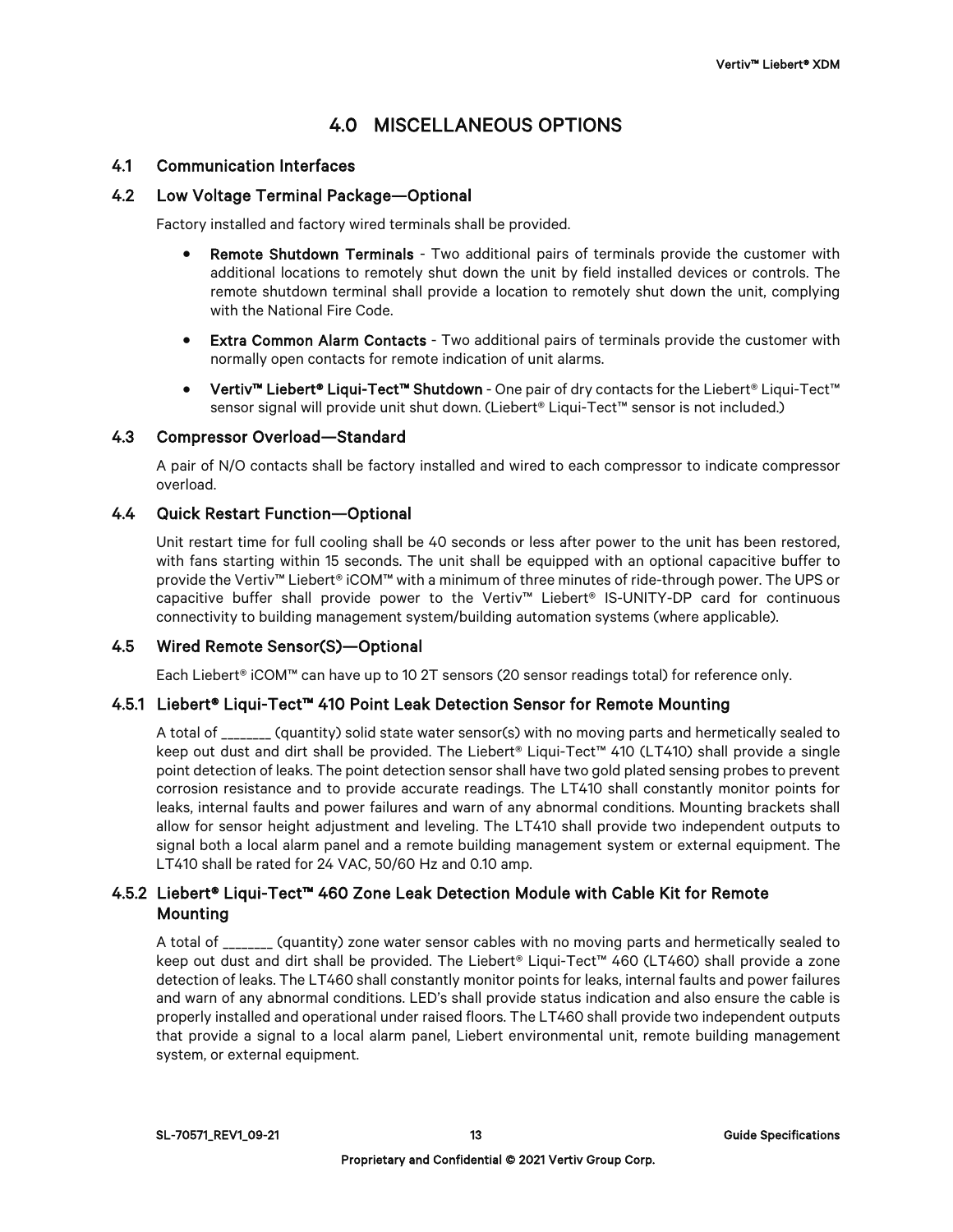# 1. Vertiv™ Liebert® Liqui-Tect™ 460 Module

The LT460 shall consist of a metal enclosure with a hinged top door providing access to the internal circuit board for wiring termination and configuration of DIP switches. The LT460 shall monitor up to 100 feet (30 m) of connected LT500Y leak detection cable. The LT460 shall be rated for 24 VAC, 50/60 Hz and 0.12 A.

# 2. Vertiv™ Liebert® LT500Y Leak Detection Cable

The cable material and construction shall allow the cable to lie flat when used with hold down clips. The Liebert<sup>®</sup> LT500Y shall be plenum rated and UL listed for safe operation. Cables shall be available in lengths of 20, 25, 30, 35, and 45 feet (6, 7.6, 9, 10.6, and 13.7 m).

# 4.6 Supply and Return Header Assembly—optional

Chilled water factory provided header assembly for Vertiv™ Liebert® XDM400 applications.

#### 4.7 Dew Point Margin Sensor(s)

Vertiv™ Liebert® iCOM™ for Liebert® XDM supports the use of additional remote sensors for Dew Point Margin Control. Up to two additional sensors may be used for Dew Point Aggregation (Sensor A, Sensor B).

# 4.8 Floor Stand—Optional For Raised Floor Applications

The floor stand shall be constructed of a welded steel frame. The floor stand shall have adjustable legs with vibration isolation pads. The floor stand shall be  $\qquad$  in. ( $\qquad$  mm) high

# 4.9 Vertiv™ Liebert® vNSA Network Switch—Optional

The Liebert® vNSA network switch is designed for networking multiple Liebert® iCOM™ unit level controllers together. There shall be two different styles of the Liebert® vNSA14 panel available:

- Liebert<sup>®</sup> vNSA14 Enclosure with network switches only
- Liebert® vNSA14- Liebert® iCOM™-H Enclosure with network switches and 9-inch Liebert® iCOM™ color touchscreen display

Each offering shall be housed inside a steel enclosure secured with a key lock and contain two network switches, providing a total of 14 Ethernet ports available for Liebert® iCOM™ controller unit-to-unit networking. The Liebert<sup>®</sup> vNSA requires field supplied hard wiring, 16 AWG, 100-240 VAC universal (12 V, 1.5 A) single phase input power supply for 120 V or 230 V operation with factory supplied power connector.

#### 4.10 Power Monitoring—optional

The unit shall be equipped with factory-programmed/installed power meters to monitor power characteristics for either individual component or total unit. These meters allow the user to monitor meter connection status, input under voltage, input RMS voltage leg-to-leg and leg-to ground, input current for each phase, energy consumption in kilowatt hours and instantaneous power in watts. In multi-unit applications, a phase loss protection routine shall place a unit into standby mode in the event that phase loss is detected.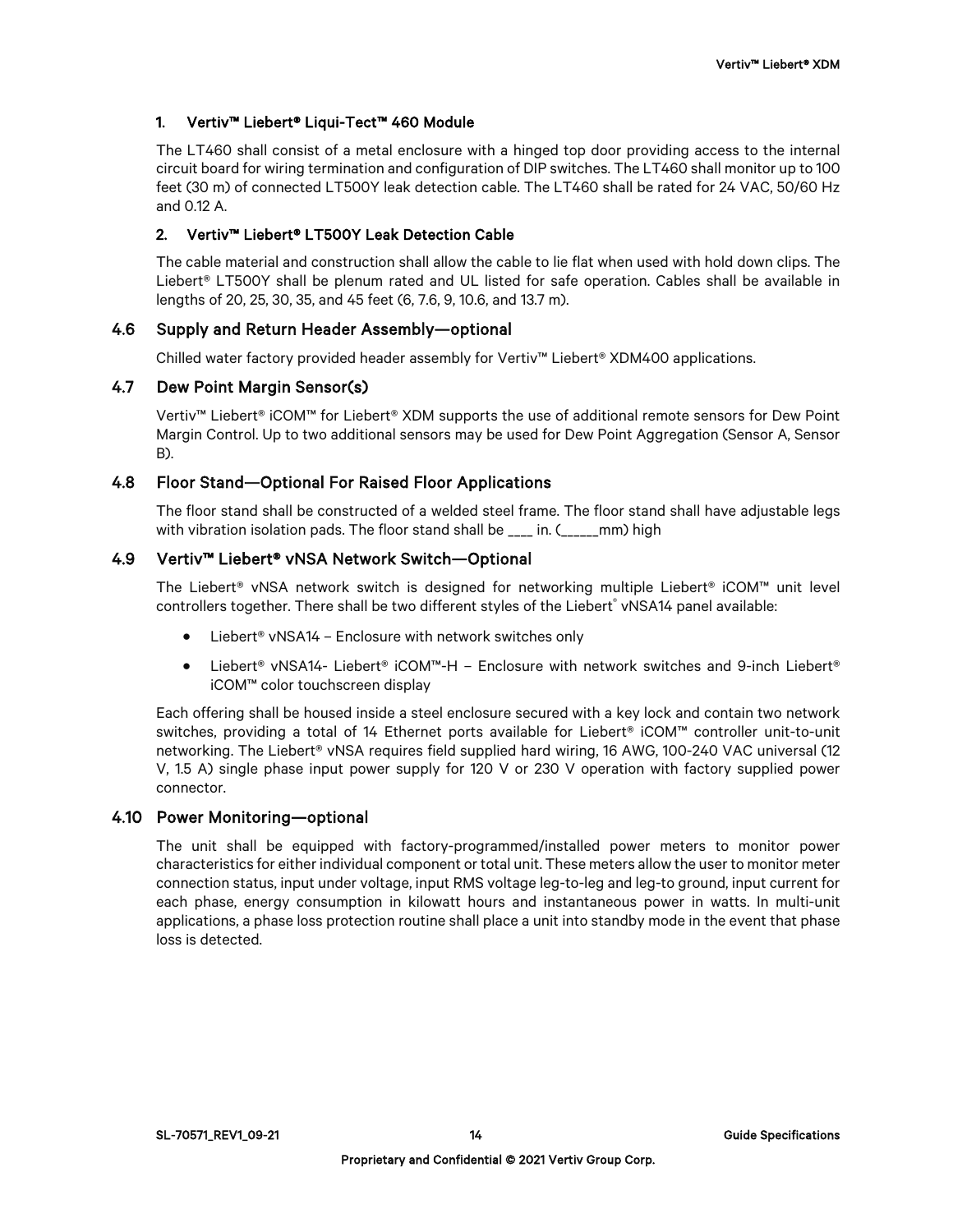# 5.0 HEAT REJECTION

# 5.1 Vertiv™ Liebert® MCV Condenser

#### 5.1.1 Summary

These specifications describe requirements for a Vertiv™ Liebert® air cooled condenser for a Vertiv™ Liebert® thermal management system. The condenser shall be designed to reject waste heat to outdoor air and to control refrigerant head pressure as indoor equipment loading and outdoor ambient conditions change.

The manufacturer shall design and furnish all equipment in the quantities and configurations shown on the project drawings. Standard 60 Hz units are CSA certified to the harmonized U. S. and Canadian product safety standard CSA C22.2 No 236/UL 1995 for Heating and Cooling Equipment and are marked with the CSA c-us logo.

The condenser model number shall be: \_\_\_\_\_\_\_\_\_\_\_\_\_\_\_\_\_\_\_\_\_\_\_\_\_\_\_\_

#### 5.1.2 Condenser Design Requirements

The Liebert® aircooled condenser shall be a factory assembled unit, complete with integral electrical panel, Vertiv™ Liebert® EconoPhase pump package, and designed for outdoor installation. The condenser shall be a draw through design.

The unit is to be supplied for operation using a \_\_\_\_\_\_\_\_\_\_volt/3 phase/60 Hz power supply.

#### 5.1.3 Standard Features – All Condensers

Condenser shall consist of all aluminum microchannel condenser coil configured in V-banks, propeller fans direct driven by individual EC fan motors, mounting base, and electrical controls, suitable for mounting outdoors. The Liebert® aircooled condenser shall provide the heat rejection of two refrigeration circuits, matching heat rejection capacity varying with the outdoor ambient temperatures and compressor or Liebert® EconoPhase pump heat rejection requirements. Microchannel coils shall provide superior heat transfer, reduce air side pressure drop, increase energy efficiency and significantly reduce the system refrigerant volume required. EC fans and fan operating techniques shall provide reduced maximum sound levels.

# 5.1.4 Condenser Coil

#### 1. Aluminum Microchannel Coil

Microchannel coils shall be constructed of aluminum microchannel tubes, fins, and manifolds. Tubes shall be flat and contain multiple parallel flow microchannels and span between aluminum headers. Full-depth louvered aluminum fins shall fill spaces between the tubes. Tubes, fins, and aluminum headers shall be oven brazed to form a complete refrigerant-to-air heat exchanger coil. Copper stub pipes shall be electric resistance welded to aluminum coils and joints protected with polyolefin to seal joints from corrosive environmental elements. Coil assemblies shall be factory leak tested at a minimum of 300 psig (2,068 kPag). Hot gas and liquid lines shall be copper and shall be brazed using nitrogen gas flow to the stub pipes with spun closed ends for customer piping connections.

#### 5.1.5 Condenser Fan

The fan motor/blade assembly shall have an external rotor motor, fan blades, fan/finger guard, and integral orifice plate. Fan blades shall be constructed of cast aluminum or glass-reinforced polymeric material. Fan guards shall be heavy gauge, close meshed steel wire, coated with a black corrosion resistant finish. Orifice plate shall be coated with a black, corrosion resistant finish. Fan terminal blocks shall be located in an IP54 enclosure located on the top of the fan motor. Fan assemblies shall be factory balanced, tested before shipment, and mounted securely to the condenser structure.

#### SL-70571\_REV1\_09-21 15 Guide Specifications and the set of the set of the set of the Specifications of the Specifications of the Specifications of the Specifications of the Specifications of the Specifications of the Speci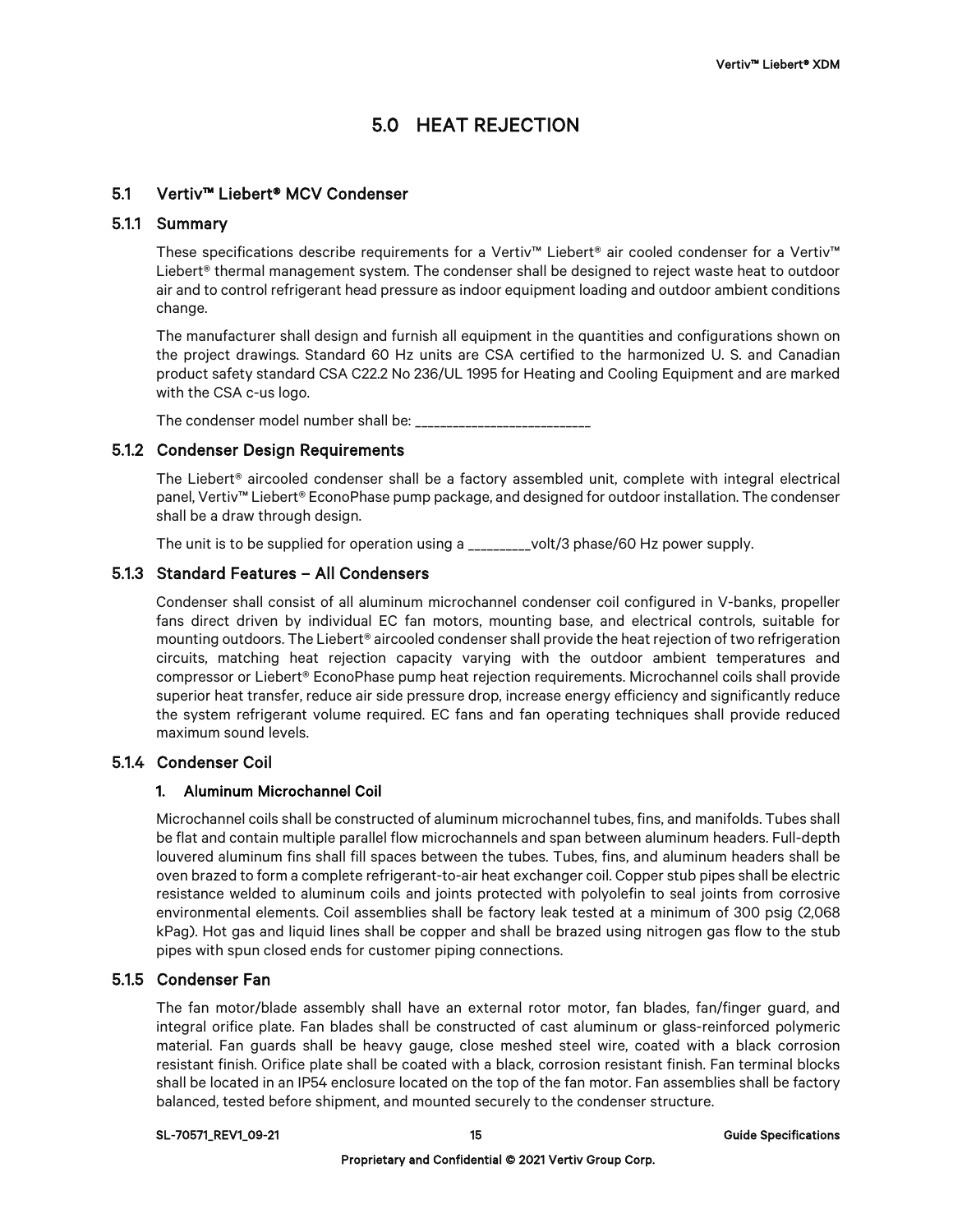# 1. EC Fan Motor

The EC fan motors shall be electronically commutated for variable speed operation and shall have ball bearings. The EC fans shall provide internal overload protection through built-in electronics. Each EC fan motor shall have a built-in controller and communication module, linked via RS485 communication wire to each fan and the Premium Control Board, allowing each fan to receive and respond to precise fan speed inputs from the Premium Control Board.

# 5.1.6 Electrical Controls

Electrical controls and service connection terminals shall be provided and factory wired inside the attached control panel section. A locking disconnect switch shall be factory mounted and wired to the electrical panel and controlled via an externally mounted locking and lockable door handle. High voltage supply wiring and low voltage indoor unit communication/interlock wiring shall be factory wired to customer connection boxes mounted on the base.

#### 1. Premium Efficiency Fan Control

The Vertiv™ Liebert® MCV EC fan/Premium Control System shall include an electronic control board, EC fan motor(s) with internal overload protection, refrigerant and ambient temperature thermistors, and refrigerant pressure transducers. The Premium Control Board shall communicate directly with the indoor unit's Vertiv™ Liebert® iCOM™ control via field supplied CANbus communication wires and via field supplied low voltage interlock wires. The control board shall use sensor and communication inputs to maintain refrigerant pressure by controlling each EC fan on the same refrigerant circuit to the same speed. The control system provides refrigerant head pressure and system starting for outdoor ambient temperature as low as -30°F (‐35°C), provided the total temperature range (from minimum design ambient to maximum design ambient) is 125°F (70°C) or less.

The mode of the Liebert® MCV shall be controlled by the Liebert® iCOM™ control and shall be in either Vertiv™ Liebert® DX, Liebert® EconoPhase, or Idle Mode by each refrigerant circuit. Dual circuit condensers shall operate fans to meet airflow needs and mode of each circuit independent of the other. Fan(s) on common refrigerant circuit shall operate in synchronous speed when that circuit is active.

#### 2. High Voltage Supply Connection Box

A high voltage customer connection box shall be provided for each Liebert® MCV and matching Liebert® EconoPhase to provide a single high voltage connection. The connection box shall be factory mounted to the condenser base and wired to the electrical panels of the Liebert® MCV and the Liebert® EconoPhase units. A locking type disconnect switch shall be accessible from the outside of the unit with the door closed and shall prevent access to the high voltage electrical components until switched to the Off position. The locking disconnect shall be lockable in support of lockout/tagout safety programs.

#### 3. Low Voltage Connection Box

A low voltage connection box shall be provided for each Liebert® MCV and matching Liebert® EconoPhase unit to provide a single, low voltage connection from the indoor Liebert® XDM unit. The connection box shall be factory mounted to the condenser base and wired to the electrical panels of the Liebert® MCV and the Liebert® EconoPhase units.

#### 4. Short Circuit Current Rating

The high voltage electrical configuration shall provide at least 65,000 A SCCR and shall be labeled to speed site approvals by AHJs.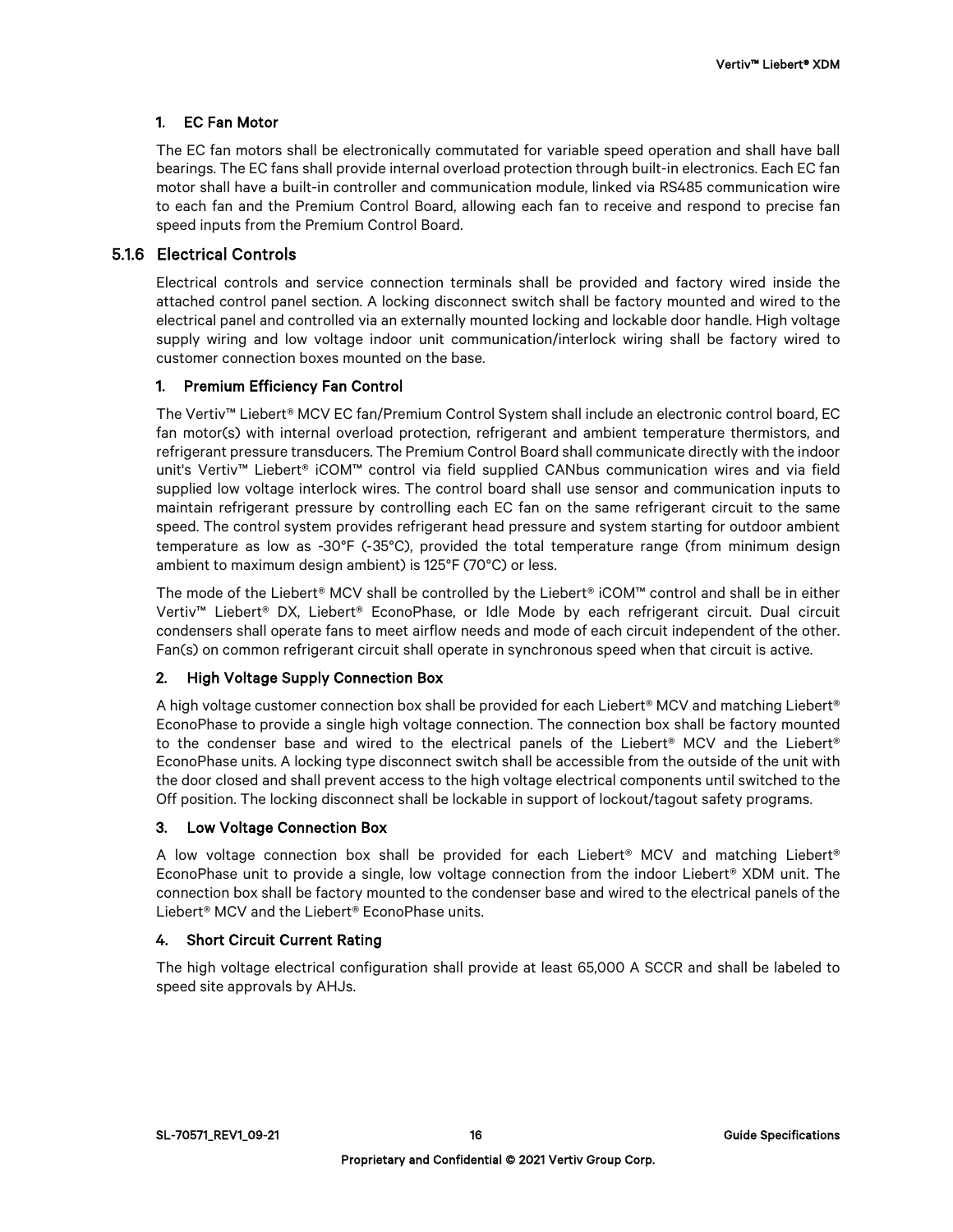# 5. 575-Volt Option

A secondary electrical enclosure shall be mounted to the condenser base and shall contain a factory wired transformer and fusing to support 575-V input power to the Vertiv™ Liebert® MCV and Vertiv™ Liebert® EconoPhase units. Liebert® MCV and Liebert® EconoPhase units shall be 460-V units. All internal wiring shall be provided to connect the connection box transformer to Liebert® MCV and Liebert® EconoPhase electrical enclosures. High voltage supply connections from the building shall be made in the high voltage connection box.

# 5.1.7 Condenser Cabinet

The condenser cabinet shall be divided into multiple fan/coil sections by configuring two coils into a Vbank arrangement for each variable speed EC fan. Fan/coil sections shall be created and protected by galvanized panels on each V-bank end. Internal structural support members, including coil support frame, shall be painted or galvanized steel for strength and corrosion resistance. Panel doors are provided on the outside of each coil/fan section to provide for coil cleaning. An electrical panel shall be contained inside a factory mounted NEMA 3R weatherproof electrical enclosure.

#### 5.1.8 Liebert® EconoPhase

The Liebert® EconoPhase has two variable speed refrigerant pumps controlled by individual VFDs, factory wired electrical panel, factory piped and tested refrigerant piping all housed within a bright aluminum NEMA 3R enclosure. The Liebert® EconoPhase is mounted, wired, and piped into the Liebert® MCV Condenser Skid to provide significant jobsite installation savings. The Liebert<sup>®</sup> EconoPhase refrigerant pumps are individually activated and speed controlled during cooler outdoor ambient, coordinated with Liebert compressors idled and refrigerant bypassed around them. Cool temperatures, such as mild weather and at night, partial economization and power savings is provided with one pump activated and one compressor idled. Colder temperatures, such as winter weather, allow both Vertiv™ Liebert<sup>®</sup> XDM compressors to be idled and Liebert<sup>®</sup> EconoPhase pumps to be controlled independently to provide full economization.

# 5.1.9 Liebert® MCV Single Skid Assembly

The Liebert® MCV single skid assembly shall consist of a galvanized steel base with the Liebert® MCV condenser, Liebert® EconoPhase, and Liebert receivers mounted to provide a single, high density heat rejection unit to support one Liebert® XDM unit. All components shall be factory wired to a centralized connection location for high voltage connection and low voltage connection boxes. Refrigeration components shall be factory piped, insulated, secured to a common location on the base, and sealed with an inert gas for shipment. Field relief of the Schrader valve shall indicate a leak free system. Jobsite transportation, rigging, anchorage, and connections shall be simplified for fast deployment.

# 5.1.10 Liebert® MCV Double Skid Assembly—OPTIONAL

The Liebert® MCV double skid assembly shall consist of two independent single skid assemblies that are bolted together, creating a common assembly for ease of transportation and jobsite rigging. The double skid assembly shall support two Liebert® XDM units. All components shall be factory wired to a centralized connection location on one end of the double skid for high voltage connection and low voltage connection boxes.

Refrigeration components shall be factory piped, insulated, and secured to a common location on the same end of the double skid as electrical connections. Piping shall be sealed with an inert gas for shipment, and field relief of the Schrader valve shall indicate a leak free system. Jobsite transportation, rigging, anchorage and connections shall be simplified for fast deployment.